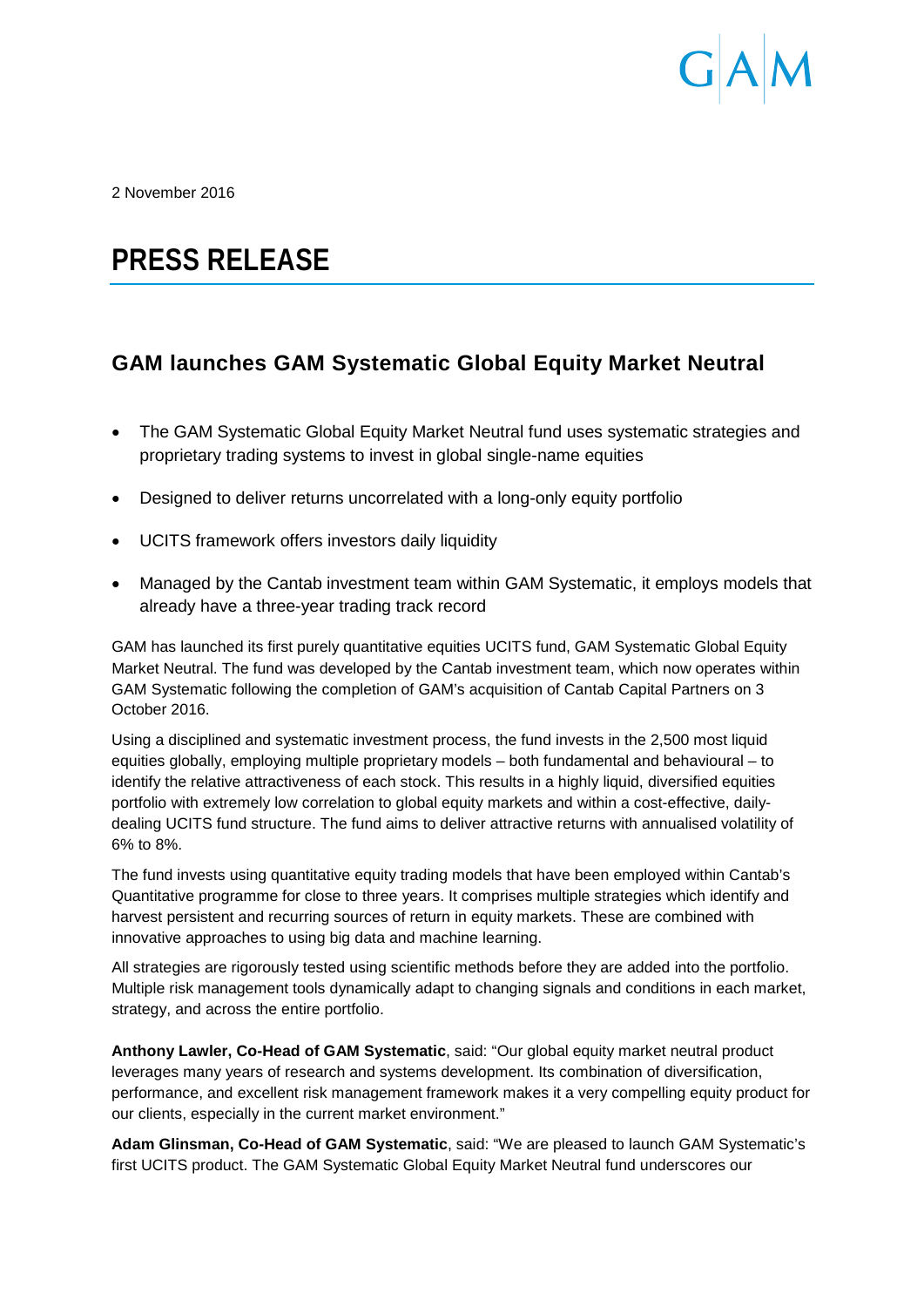commitment to providing cost-effective and liquid sources of alpha and upholds the scientific curiosity and rigour that Cantab has prided itself on for the past decade."

#### **For more information, please contact:**

GAM Media Relations: London: +44 (0) 207 393 86 56 Zurich: +41 (0) 58 426 62 65

Greenbrook Communications**:** Andrew Honnor, Georgiana Brunner or Rob White +44 (0) 207 952 20 00

Visit us at: [www.gam.com](http://www.gam.com/) Follow us on[: Twitter,](https://twitter.com/gaminsights) [LinkedIn](https://www.linkedin.com/company/gam?trk=company_logo) an[d XING](https://www.xing.com/companies/gam)

#### **About GAM**

GAM is one of the world's leading independent, pure-play asset managers. The company provides active investment solutions and products for institutions, financial intermediaries and private investors under two brands: GAM and Julius Baer Funds. The core investment business is complemented by private labelling services, which include management company and other support services to third-party asset managers. GAM employs over 1,000 people in 11 countries with investment centres in London, Cambridge, Zurich, Hong Kong, New York, Milan and Lugano. The investment managers are supported by an extensive global distribution network.

Headquartered in Zurich, GAM is listed on the SIX Swiss Exchange and is a component of the Swiss Market Index Mid (SMIM) with the symbol 'GAM'. The Group has assets under management of CHF 119.1 billion (USD 122.9 billion) as at 30 September 2016.

### **About GAM Systematic**

GAM Systematic is dedicated to developing and managing quantitative products and solutions across liquid alternatives and long-only strategies in multiple asset classes from equities, bonds, credit and commodities to futures and forwards in currencies and other markets. GAM Systematic includes two investment teams: a seasoned alternative risk premia team and Cantab, a multi-billion-dollar asset manager based in Cambridge, UK.

Cantab, founded in 2006 by Dr Ewan Kirk, manages three programmes all within GAM Systematic (Quantitative, Macro and Global Equity Market Neutral) for some of the most sophisticated institutional investors worldwide. The essence of the team's investment philosophy is the marriage of science with cutting-edge technology, high levels of transparency and robust risk systems.

#### [www.gam.com/en/systematic](http://www.gam.com/en/systematic)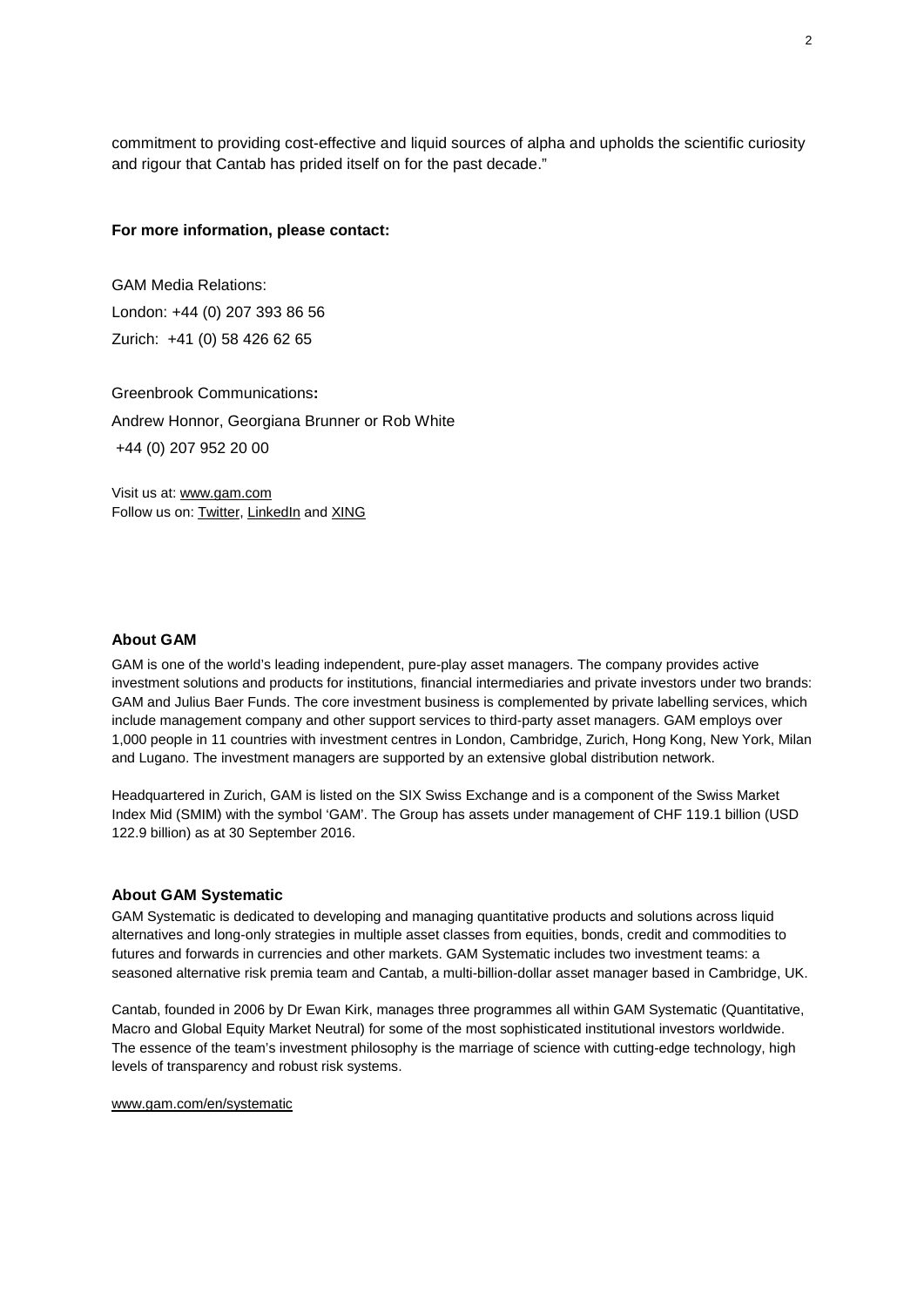#### **Important legal information**

The information in this document is given for information purposes only and does not qualify as investment advice. Opinions and assessments contained in this document may change and reflect the point of view of GAM in the current economic environment. No liability shall be accepted for the accuracy and completeness of the information. Past performance is no indicator for the current or future development.

This material/presentation may mention sub-funds of GAM Star Fund p.l.c., registered office at George's Court, 54-62 Townsend Street, Dublin 2, Ireland, an umbrella investment company with variable capital and segregated liability between the sub-funds, incorporated under the laws of Ireland and authorised by the Central Bank of Ireland (CBI) as a UCITS Fund in accordance with the Directive 2009/65/EC. Management Company is GAM Fund Management Limited, George's Court, 54-62 Townsend Street, Dublin 2, Ireland.

AUSTRIA: The legal documents in English and the KIID in German can be obtained free of charge, from the Paying Agent in Austria, Erste Bank der oesterreichischen Sparkassen AG, Graben 21, A-1010 Vienna or on the internet at www.gam.com.

DENMARK: This document is destined exclusively for professional or institutional investors in Denmark and shall not be passed on to third parties. Particularly, this document shall not be used as advertising material for distribution to retail investors or any other kind of public offering of the funds, their sub-funds or share categories. The English version of the prospectus, the articles of association and the most recent published annual- and semi-annual report, as well as the Danish version of the KIID, can be obtained free of charge on the internet at www.gam.com.

FINLAND: The English version of the prospectus and the Finnish version of the KIID can be obtained, free of charge, on the internet at www.gam.com.

FRANCE: The prospectus, the annual report and the most recent half-yearly report in English and the KIID in French can be obtained free of charge from the centralising agent in France, CACEIS Bank, 1-3, place Valhubert – 75013 Paris or on the internet at www.gam.com.

GERMANY: The legal documents in English and the KIID in German can be obtained free of charge, from the information agent GAM (Deutschland) GmbH, Taunusanlage 15, D-60325 Frankfurt am Main or on the internet at www.gam.com.

IRELAND: The legal documents can be obtained in English, free of charge, from GAM Fund Management Limited, George's Court, 54-62 Townsend Street, Dublin 2,on the internet at www.gam.com.

LIECHTENSTEIN: The legal documents in English and the KIID in German, can be obtained free of charge from the paying agent Liechtenstein LGT Bank AG, Herrengasse 12, FL-9490 Vaduz or on the internet at www.gam.com.

LUXEMBOURG: The legal documents in English can be obtained free of charge, from GAM (Luxembourg) SA or for GAM Star Fund plc from the Paying Agent in Luxembourg J.P. Morgan Bank Luxembourg S.A., 6, route de Trèves, L-2633, Senningerberg, or on the internet at www.gam.com.

NETHERLANDS: The English version of the prospectus and the Dutch version of the KIID can be obtained free of charge on the internet at www.gam.com.

NORWAY: The English version of the prospectus and the Norwegian version of the KIID can be obtained, free of charge, on the internet at www.gam.com.